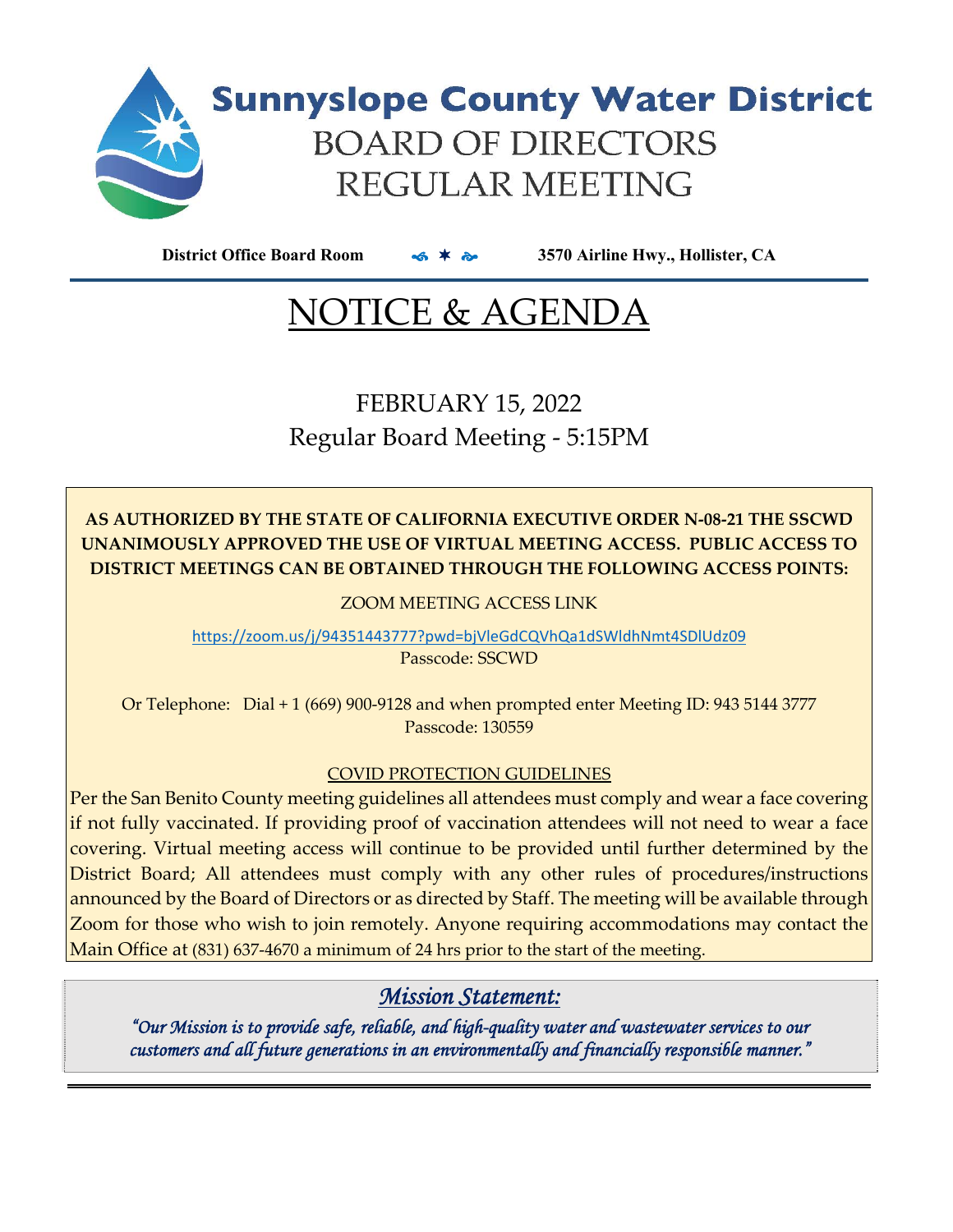### **A. CALL TO ORDER** ‐ **ROLL CALL**

President Buzzetta\_\_\_\_\_\_\_, Vice-President Brown\_\_\_\_\_\_,

Director Parker\_\_\_\_\_\_\_, Director Alcorn\_\_\_\_\_\_, and Director Mauro \_\_\_\_\_\_\_.

### **REGULAR SESSION**

### **B. PLEDGE OF ALLEGIANCE**

- **C. APPROVAL OF AGENDA** Any requests to postpone consideration of an agenda item or move an item forward on the agenda will be considered at this time.
- **D. PUBLIC COMMENTS and AUDIENCE INTRODUCTIONS** The public may comment**<sup>1</sup>** on any District business, not on the agenda, with a time limit of three minutes per speaker. No actions may be taken by the Board during the public comment period.
- **E. CONSENT AGENDA –** Members of the Board and/or members of the public may pull matters from the Consent Agenda. Any matter pulled from the Consent Agenda requiring action shall be moved to New Business and treated as a matter of new business, or for matters needing clarification shall be moved to Staff Reports and addressed by the respective staff. The public may address the Board**<sup>2</sup>** on these items, not to exceed 3 minutes, when the Board reviews each pulled item.

| 1. Approve Minutes of the Regular Board Meeting of January 18, 2022.                                                      | (page 1)                        |  |  |  |
|---------------------------------------------------------------------------------------------------------------------------|---------------------------------|--|--|--|
| 2. Receive and Accept Allowance of Claims for Disbursements from January 1, 2022<br>through January 31, 2022.<br>(page 8) |                                 |  |  |  |
| 3. Receive and Accept Associate Engineer Monthly Status Report.                                                           | (page 12)                       |  |  |  |
| 4. Receive and Accept Finance Manager Monthly Status Reports:                                                             |                                 |  |  |  |
| a) Narrative Report                                                                                                       | (page 15)                       |  |  |  |
| b) Operation Summary                                                                                                      | $\left( \text{page 21} \right)$ |  |  |  |
| c) Statement of Income                                                                                                    | (page 24)                       |  |  |  |
| d) Investment Summary                                                                                                     | (page 26)                       |  |  |  |
| e) Board Designated Reserves                                                                                              | (page 27)                       |  |  |  |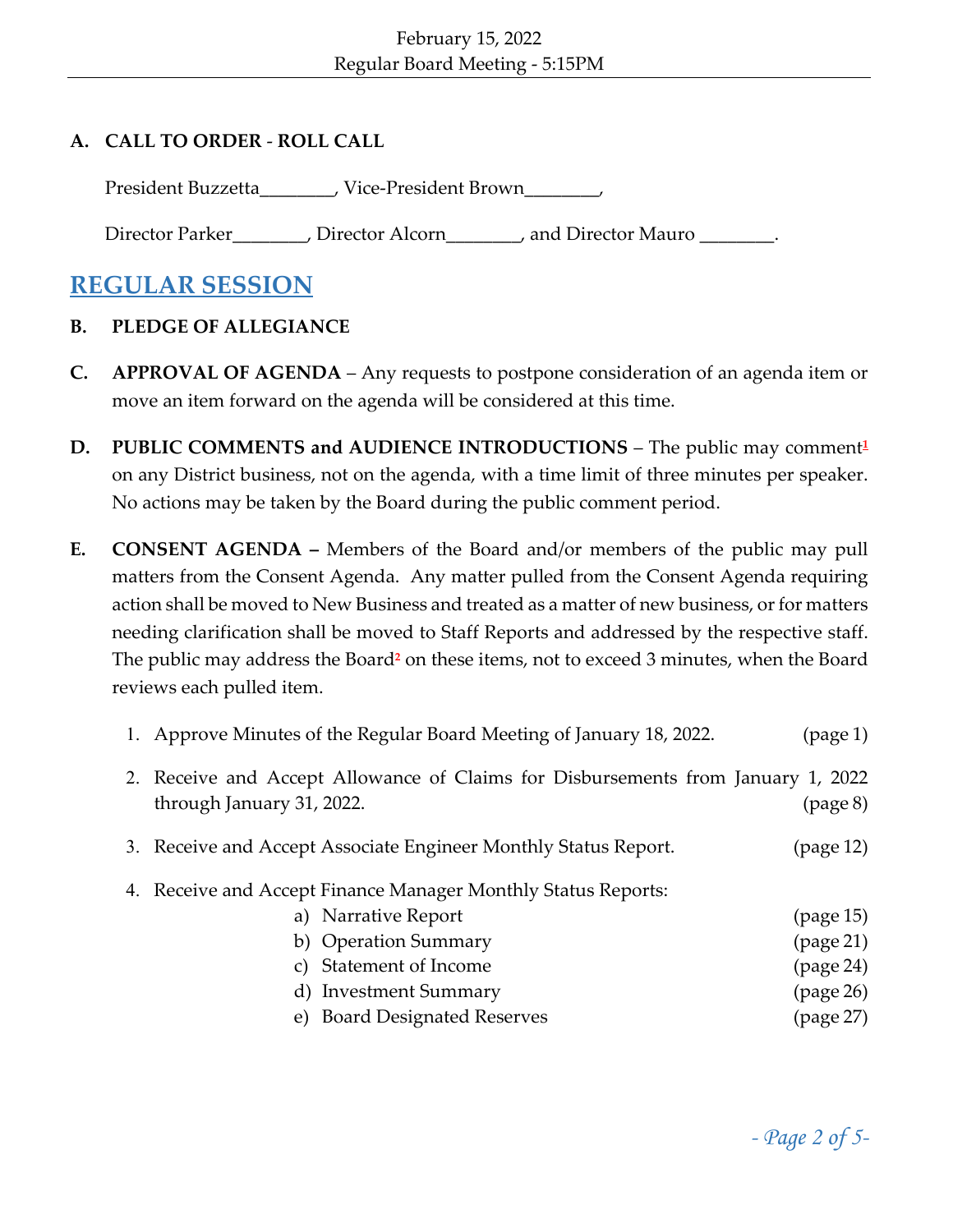5. Receive and Accept Superintendent Monthly Status Reports:

| a) Maintenance                   |  | (page 30) |
|----------------------------------|--|-----------|
| b) City Meter Reading            |  | (page 36) |
| c) Groundwater Level Measurement |  | (page 37) |

- 6. Receive and Accept General Manager Monthly Status Report. (page 38)
- 7. Approval of Resolution No. 569 of the Board of Directors of the Sunnyslope County Water District – Hollister California Proclaiming a Local Emergency, Ratifying the State of Emergency Proclaimed on March 4, 2020, and Authorizing Remote Teleconference Meetings of all District Legislative Bodies for the Following 30 Days in Accord with the Ralph M. Brown Act. Resolution No. 569 attached. (Not a project under CEQA per Article 20, Section 15378) (page 40)
- **F. NEW BUSINESS –** The Board will review and discuss agenda items and take action or direct staff to return to the Board for action at a following meeting. The public may address the Board**<sup>2</sup>** on these items as the Board reviews each item when directed to do so.
	- 1. Consider Adoption of Resolution No. 570 Ordering a District Election, Requesting the County of San Benito to Conduct the Election, and Authorizing Payment for the Cost of the Election to be budgeted at \$60,000. (Not a Project Under CEQA per Article 20, Section 15378). (page 45)
	- 2. Approve and Authorize the General Manger to Execute a Contact for Professional Services with Raftelis Financial Consultants for the Development of Water and Sewer Rates, Capacity Fee Studies and Provide Water and Sewer Financial Plans for an Amount not to Exceed \$84,502. (Not a Project Under CEQA per Article 20, Section 15378). (page 52)
	- 3. Authorize the General Manager to Increase the SCADA Conversion Project Budget by \$50,000, Raising the Not to Exceed budged from \$77,000 to \$127,000. (Not a Project Under CEQA per Article 20, Section 15378). (page 62)

### **G. STATUS REPORTS**

- 1. Governance Committee (No Meeting)
- 2. Water / Wastewater Committee (No Meeting)
- 3. Finance Committee (No Meeting)
- 4. Policy and Procedure Committee (No Meeting)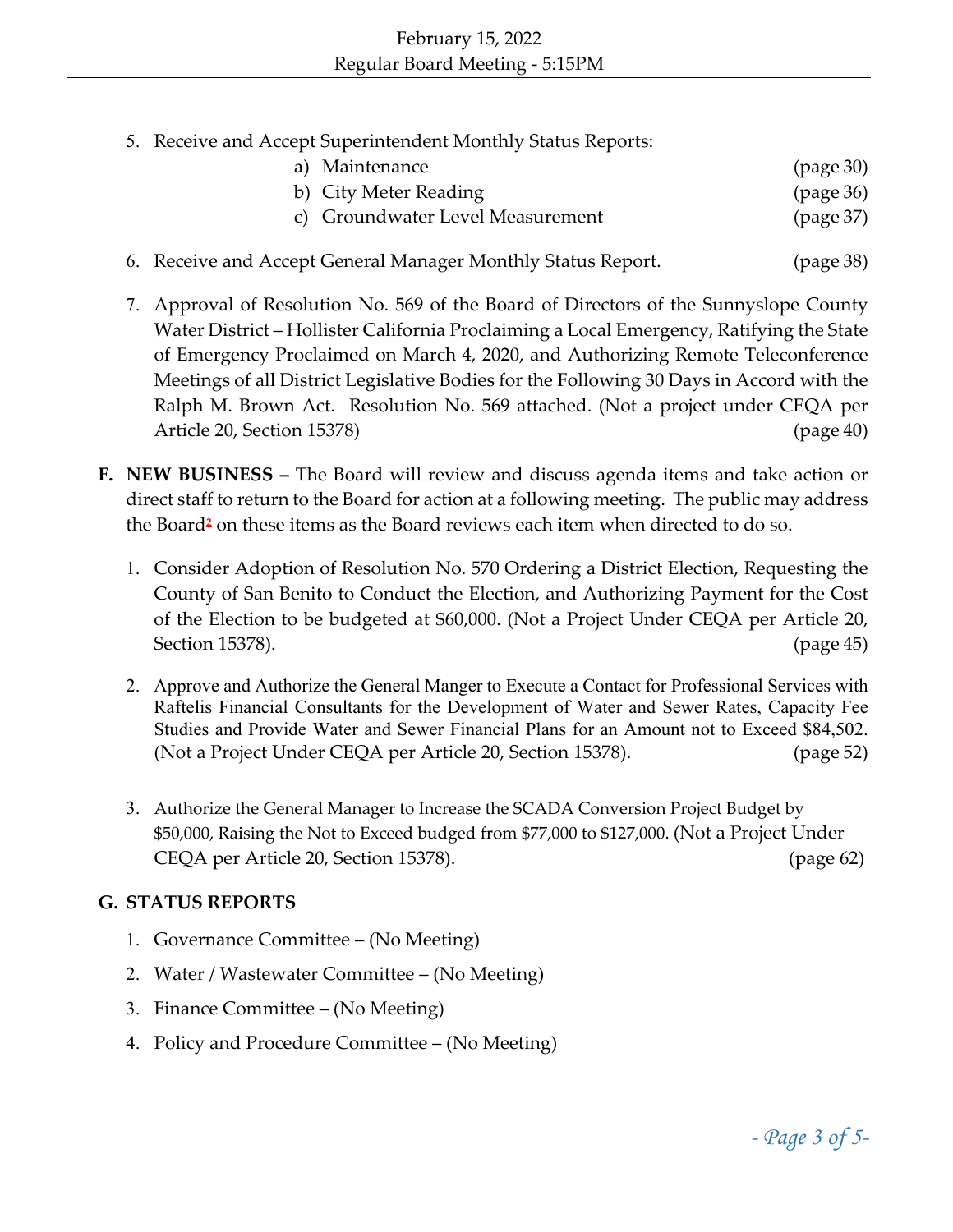- 5. Personnel Committee (No Meeting)
- 6. Water Resources Association of San Benito County (Meeting Held February 3, 2022 @ 4:00pm
- 7. AB1234 Ethics and Brown Act Training (Training Held January 28, 2022)
- 8. AB1825 Harrassment (Training Held February 4, 2022)

### **H. BOARD and STAFF REPORTS**

- 1. Directors
- 2. District Counsel
- 3. General Manager 2022 Water Rate Update (Oral Report), COVID 19 Update (Oral Report)
- **I. FUTURE AGENDA ITEMS**
- **J. ADJOURNMENT**